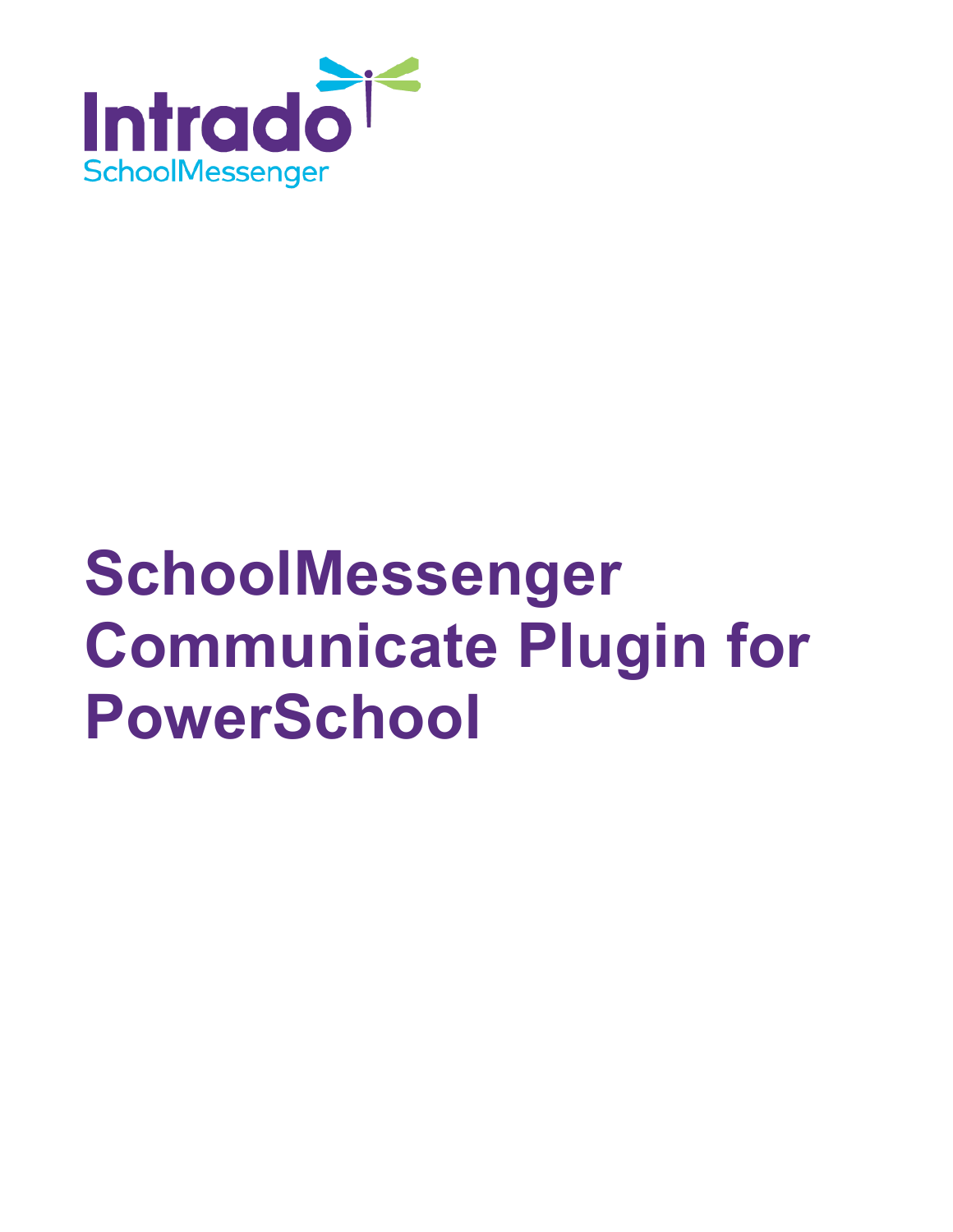

### **Contents**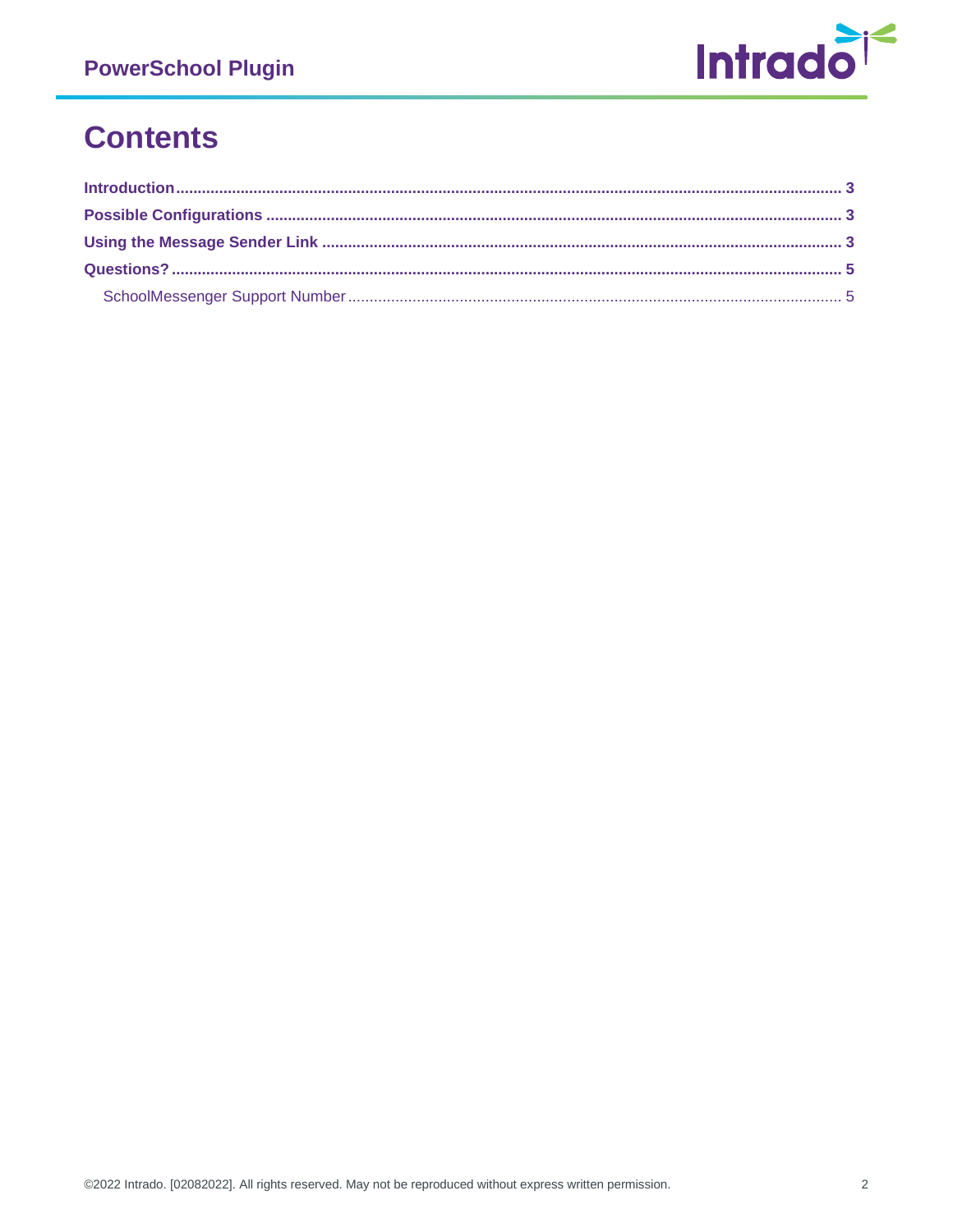

### <span id="page-2-0"></span>**Introduction**

The SchoolMessenger Communicate Plugin for PowerSchool adds two specific links to the PowerSchool interface. Under the **Functions** section, it adds the **Message Sender** option. Under the **Applications** section, it adds the **SchoolMessenger** option.

The guide deals with possible options you will have in PowerSchool, depending on your configuration, and using the Message Sender.

## <span id="page-2-1"></span>**Possible Configurations**

Depending on your Communicate and PowerSchool configurations, for the ASP Manager and Embedded Message Sender, you may have both Admin and Teacher access, or Admin access only. The Parent Portal SSO may or may not be available. If it is available users may be able to log in with their Guardian accounts or a basic login.

The most basic version of the plugin is to have admin access to the ASP Manager and Embedded Message Sender with no access to the Parent Portal SSO. This is only used with PowerSchool users that want to have the option of making a student selection in PowerSchool and sending messages to those students, as well as a Single Sign-On link to log directly into SchoolMessenger.

Installing all versions of the plugin is the same; the plugin is generated after it is confirmed to be activated on your account. The plugin gets generated by a support tech that will confirm that your PowerSchool URL has the proper SSL certs in place, that you are forcing your traffic to be HTTPS protected, and that you are not blocking traffic to accounts.relianceco.com. Once the plugin has been installed you will see 2 new links in PowerSchool:

#### **Under Functions:**

Message Sender

#### **Under Applications:**

#### SchoolMessenger

These links will function the same no matter what version of plugin you have from above, the options available and who it is visible is what the options manage.

### <span id="page-2-2"></span>**Using the Message Sender Link**

Adding the Message Sender link will make it really easy to broadcast messages without having to leave PowerSchool. Be aware that permissions set in PowerSchool do not necessarily transfer to SchoolMessenger so you will need to confirm some user information during setup.

The user will have access to the student/staff selection that they have access to in SchoolMessenger; this may not match their permissions in PowerSchool. To align the selection options, permission adjustments must be made to the user's account in SchoolMessenger.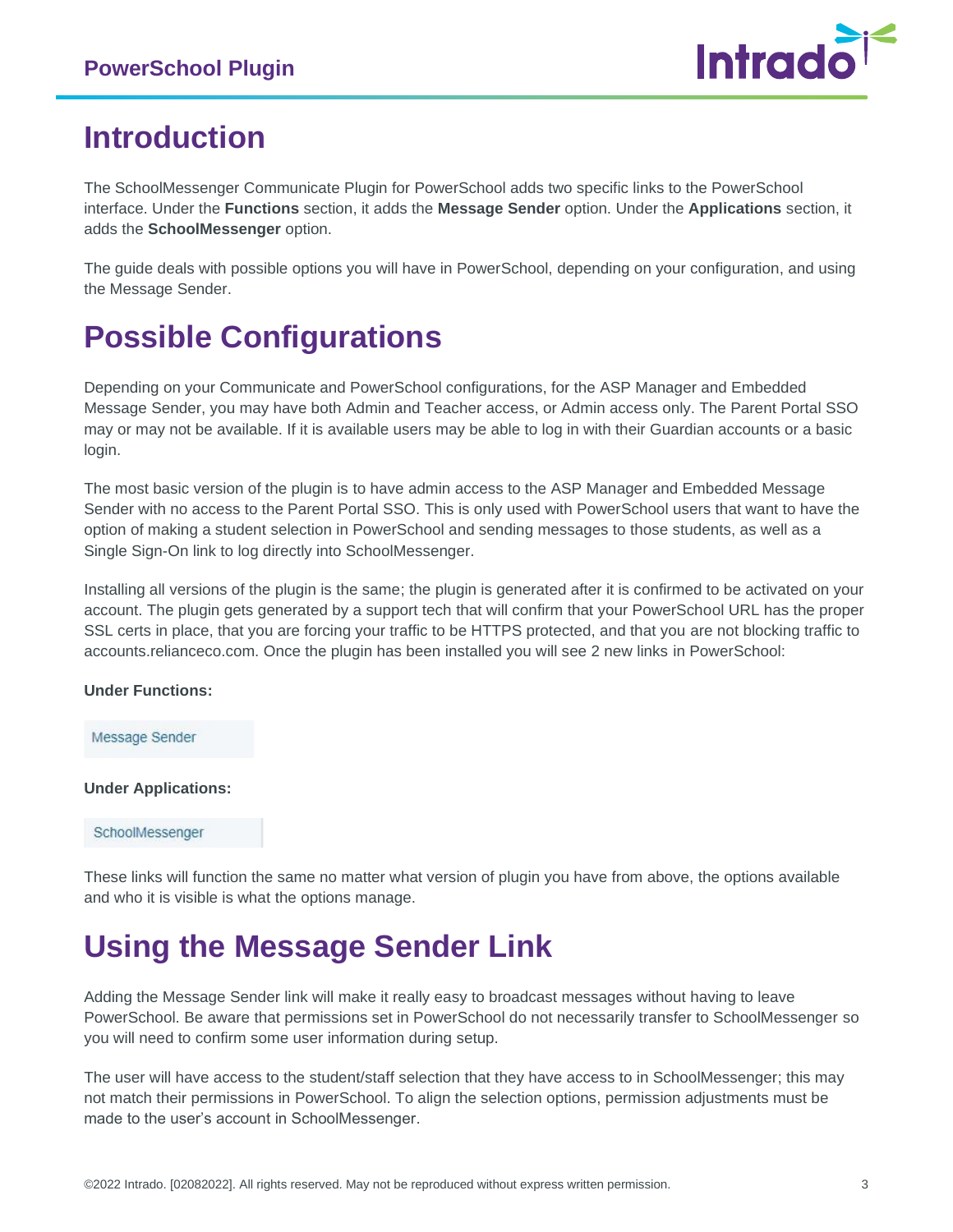

*Note: The Message Sender Link is only used for sending messages to students. It cannot be used to send messages to staff.*

When you load the Message Sender in PowerSchool, you can make your student selection as normal. In the example screenshots below, the user is sending a message to the 5th graders without leaving PowerSchool.

First, select your users.

| <b>Start Page</b>                                                                                   |  |
|-----------------------------------------------------------------------------------------------------|--|
| Students $\vee$ All $\vee$                                                                          |  |
| K 1 2 3 4 5 6 7 8 F M All<br>Stored Searches Stored Selections View Field List Advanced MultiSelect |  |
| Current Selection Clear All Grade Level: 5 (x)                                                      |  |
| <b>Current Student Selection (22)</b>                                                               |  |

Next click on Message Sender.

| <b>Functions</b>                                                  |                                                                           |
|-------------------------------------------------------------------|---------------------------------------------------------------------------|
| Attendance<br>Dashboard<br><b>Enrollment Summary</b>              | <b>Start Page</b>                                                         |
| Health Management<br>Importing & Exporting<br>Incident Management | $\checkmark$<br><b>Students</b><br>All<br>$\checkmark$                    |
| Master Schedule                                                   | K 1 2 3 4 5 6 7 8 F M All                                                 |
| <b>Search Attachments</b><br><b>Special Functions</b>             | Stored Searches Stored Selections View Field List Advanced<br>MultiSelect |
| <b>Special Programs</b><br><b>Teacher Schedules</b>               | Grade Level: $5(\hat{x})$<br><b>Clear All</b><br><b>Current Selection</b> |
| Message Sender<br>llm                                             | <b>Current Student Selection (22)</b>                                     |
| Message Sender<br>Reports                                         |                                                                           |

This is going to load the Communicate **New Broadcast** builder inside PowerSchool:

| <b>PowerSchool SIS</b>                                                    |                                                        |                                                                         |        |                   |         |                            |                     | $-0$<br>п.<br>Δ.         |
|---------------------------------------------------------------------------|--------------------------------------------------------|-------------------------------------------------------------------------|--------|-------------------|---------|----------------------------|---------------------|--------------------------|
| Functions                                                                 | Start Page > Special Functions > Message Sender        |                                                                         |        |                   |         |                            | Blur Students Data: | District Office V<br>21. |
| <b>Wendance</b><br>bashboard<br><b>Inrohment Summary</b>                  | $\bullet$<br><b>New Broadcast</b>                      |                                                                         |        |                   |         |                            |                     |                          |
| teath Management<br>mporting & Exporting                                  | <b>Subject &amp; Recipients</b><br>$\left( 1,1\right)$ |                                                                         |        | 2 Message Content |         |                            | 3 Review & Send     |                          |
| ncident Management<br><b>Aaster Schedule</b><br><b>Search Attachments</b> |                                                        | Specify a subject and select the desired message type for this message. |        |                   |         |                            |                     |                          |
| <b>Special Functions</b><br>Special Programs<br>eacher Schedules          | Subject <b>TV</b>                                      | O New Message for                                                       |        |                   |         |                            |                     |                          |
| Reports                                                                   | Type <b>or</b>                                         | <br><b>Expectation</b><br>٠                                             |        |                   |         |                            |                     |                          |
| lystem Reports<br><i><b>ReportMorks</b></i>                               |                                                        | -Select your message recipients. You can also include yourself.         |        |                   |         |                            |                     |                          |
| Jata Exchange                                                             | Recipients <b>Pa</b>                                   | <b>LE</b> And Message Recipients                                        | Add Me |                   |         |                            |                     |                          |
| VEDS 2021-22<br>People                                                    | <b>Actions</b>                                         | Recipient/List Name                                                     |        |                   |         | <b>Recipient Languages</b> | Targets             | Count                    |
| <b>Student Search</b>                                                     | $x -$                                                  | <b>JSL</b> PowerSchool Selection List                                   |        |                   | English | 22.<br>32                  | Contacts & Guardans | 60                       |
| staff Search<br><b>Contact Search</b><br>2 Contacts                       | Total                                                  |                                                                         |        |                   |         |                            |                     | <b>LED</b>               |